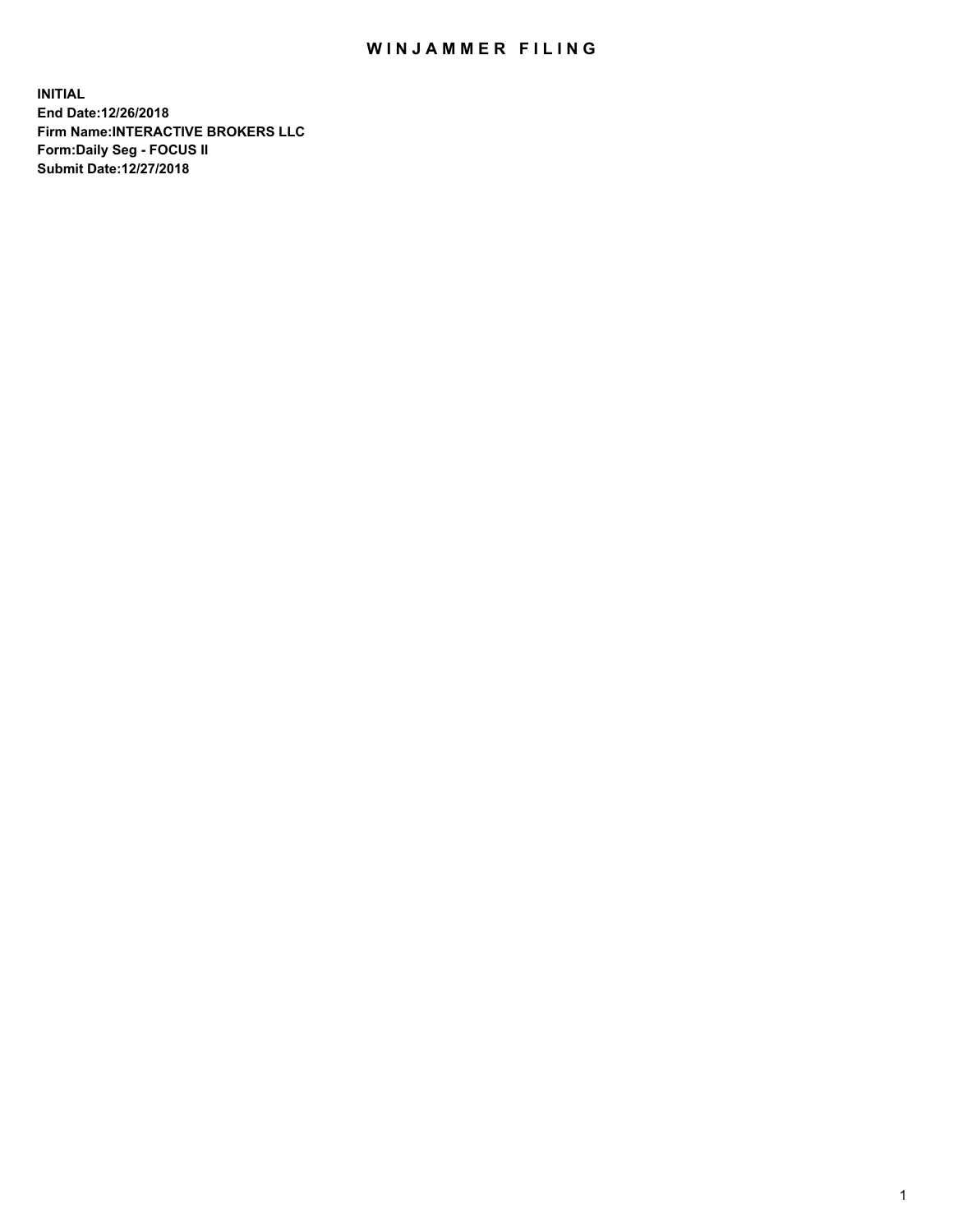**INITIAL End Date:12/26/2018 Firm Name:INTERACTIVE BROKERS LLC Form:Daily Seg - FOCUS II Submit Date:12/27/2018 Daily Segregation - Cover Page**

| Name of Company                                                                                                                                                                                                                                                                                                                | <b>INTERACTIVE BROKERS LLC</b>                                                                  |
|--------------------------------------------------------------------------------------------------------------------------------------------------------------------------------------------------------------------------------------------------------------------------------------------------------------------------------|-------------------------------------------------------------------------------------------------|
| <b>Contact Name</b>                                                                                                                                                                                                                                                                                                            | James Menicucci                                                                                 |
| <b>Contact Phone Number</b>                                                                                                                                                                                                                                                                                                    | 203-618-8085                                                                                    |
| <b>Contact Email Address</b>                                                                                                                                                                                                                                                                                                   | jmenicucci@interactivebrokers.c<br>om                                                           |
| FCM's Customer Segregated Funds Residual Interest Target (choose one):<br>a. Minimum dollar amount: ; or<br>b. Minimum percentage of customer segregated funds required:% ; or<br>c. Dollar amount range between: and; or<br>d. Percentage range of customer segregated funds required between:% and%.                         | $\overline{\mathbf{0}}$<br>$\overline{\mathbf{0}}$<br>155,000,000 245,000,000<br>0 <sub>0</sub> |
| FCM's Customer Secured Amount Funds Residual Interest Target (choose one):<br>a. Minimum dollar amount: ; or<br>b. Minimum percentage of customer secured funds required:%; or<br>c. Dollar amount range between: and; or<br>d. Percentage range of customer secured funds required between:% and%.                            | $\overline{\mathbf{0}}$<br>$\overline{\mathbf{0}}$<br>80,000,000 120,000,000<br>0 <sub>0</sub>  |
| FCM's Cleared Swaps Customer Collateral Residual Interest Target (choose one):<br>a. Minimum dollar amount: ; or<br>b. Minimum percentage of cleared swaps customer collateral required:% ; or<br>c. Dollar amount range between: and; or<br>d. Percentage range of cleared swaps customer collateral required between:% and%. | $\overline{\mathbf{0}}$<br>$\underline{\mathbf{0}}$<br>0 <sub>0</sub><br>0 <sub>0</sub>         |

Attach supporting documents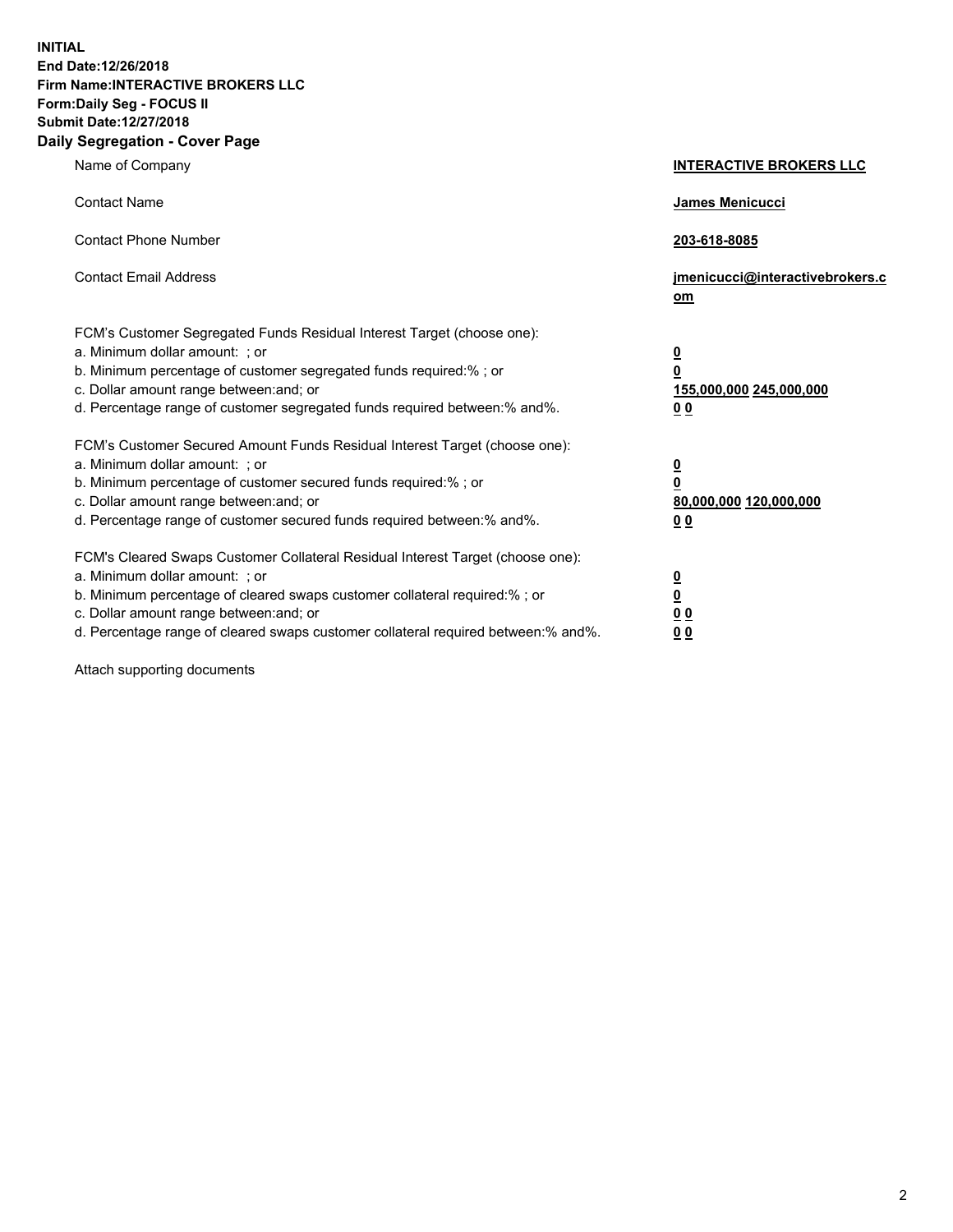## **INITIAL End Date:12/26/2018 Firm Name:INTERACTIVE BROKERS LLC Form:Daily Seg - FOCUS II Submit Date:12/27/2018 Daily Segregation - Secured Amounts**

|     | Daily Segregation - Secured Amounts                                                         |                                                       |
|-----|---------------------------------------------------------------------------------------------|-------------------------------------------------------|
|     | Foreign Futures and Foreign Options Secured Amounts                                         |                                                       |
|     | Amount required to be set aside pursuant to law, rule or regulation of a foreign            | $0$ [7305]                                            |
|     | government or a rule of a self-regulatory organization authorized thereunder                |                                                       |
| 1.  | Net ledger balance - Foreign Futures and Foreign Option Trading - All Customers             |                                                       |
|     | A. Cash                                                                                     | 431,805,948 [7315]                                    |
|     | B. Securities (at market)                                                                   | $0$ [7317]                                            |
| 2.  | Net unrealized profit (loss) in open futures contracts traded on a foreign board of trade   | 10,059,734 [7325]                                     |
| 3.  | Exchange traded options                                                                     |                                                       |
|     | a. Market value of open option contracts purchased on a foreign board of trade              | 74,848 [7335]                                         |
|     | b. Market value of open contracts granted (sold) on a foreign board of trade                | -256,586 [7337]                                       |
| 4.  | Net equity (deficit) (add lines 1. 2. and 3.)                                               | 441,683,944 [7345]                                    |
| 5.  | Account liquidating to a deficit and account with a debit balances - gross amount           | 4,273 [7351]                                          |
|     | Less: amount offset by customer owned securities                                            | 0 [7352] 4,273 [7354]                                 |
| 6.  | Amount required to be set aside as the secured amount - Net Liquidating Equity              | 441,688,217 [7355]                                    |
|     | Method (add lines 4 and 5)                                                                  |                                                       |
| 7.  | Greater of amount required to be set aside pursuant to foreign jurisdiction (above) or line | 441,688,217 [7360]                                    |
|     | 6.                                                                                          |                                                       |
|     | FUNDS DEPOSITED IN SEPARATE REGULATION 30.7 ACCOUNTS                                        |                                                       |
| 1.  | Cash in banks                                                                               |                                                       |
|     | A. Banks located in the United States                                                       | 78,721,171 [7500]                                     |
|     | B. Other banks qualified under Regulation 30.7                                              | 0 [7520] 78,721,171 [7530]                            |
| 2.  | Securities                                                                                  |                                                       |
|     | A. In safekeeping with banks located in the United States                                   | 407,902,150 [7540]                                    |
|     | B. In safekeeping with other banks qualified under Regulation 30.7                          | 0 [7560] 407,902,150 [7570]                           |
| 3.  | Equities with registered futures commission merchants                                       |                                                       |
|     | A. Cash                                                                                     | $0$ [7580]                                            |
|     | <b>B.</b> Securities                                                                        | $0$ [7590]                                            |
|     | C. Unrealized gain (loss) on open futures contracts                                         | $0$ [7600]                                            |
|     | D. Value of long option contracts                                                           | $0$ [7610]                                            |
|     | E. Value of short option contracts                                                          | 0 [7615] 0 [7620]                                     |
| 4.  | Amounts held by clearing organizations of foreign boards of trade                           |                                                       |
|     | A. Cash                                                                                     | $0$ [7640]                                            |
|     | <b>B.</b> Securities                                                                        | $0$ [7650]                                            |
|     | C. Amount due to (from) clearing organization - daily variation                             | $0$ [7660]                                            |
|     | D. Value of long option contracts                                                           | $0$ [7670]                                            |
|     | E. Value of short option contracts                                                          | 0 [7675] 0 [7680]                                     |
| 5.  | Amounts held by members of foreign boards of trade                                          |                                                       |
|     | A. Cash                                                                                     | 70,488,845 [7700]                                     |
|     | <b>B.</b> Securities                                                                        | $0$ [7710]                                            |
|     | C. Unrealized gain (loss) on open futures contracts                                         | 6,359,828 [7720]                                      |
|     | D. Value of long option contracts                                                           | 74,848 [7730]                                         |
|     | E. Value of short option contracts                                                          | <u>-256,586</u> [7735] <mark>76,666,935</mark> [7740] |
| 6.  | Amounts with other depositories designated by a foreign board of trade                      | 0 [7760]                                              |
| 7.  | Segregated funds on hand                                                                    | $0$ [7765]                                            |
| 8.  | Total funds in separate section 30.7 accounts                                               | 563,290,256 [7770]                                    |
| 9.  | Excess (deficiency) Set Aside for Secured Amount (subtract line 7 Secured Statement         | 121,602,039 [7380]                                    |
|     | Page 1 from Line 8)                                                                         |                                                       |
| 10. | Management Target Amount for Excess funds in separate section 30.7 accounts                 | 80,000,000 [7780]                                     |
| 11. | Excess (deficiency) funds in separate 30.7 accounts over (under) Management Target          | 41,602,039 [7785]                                     |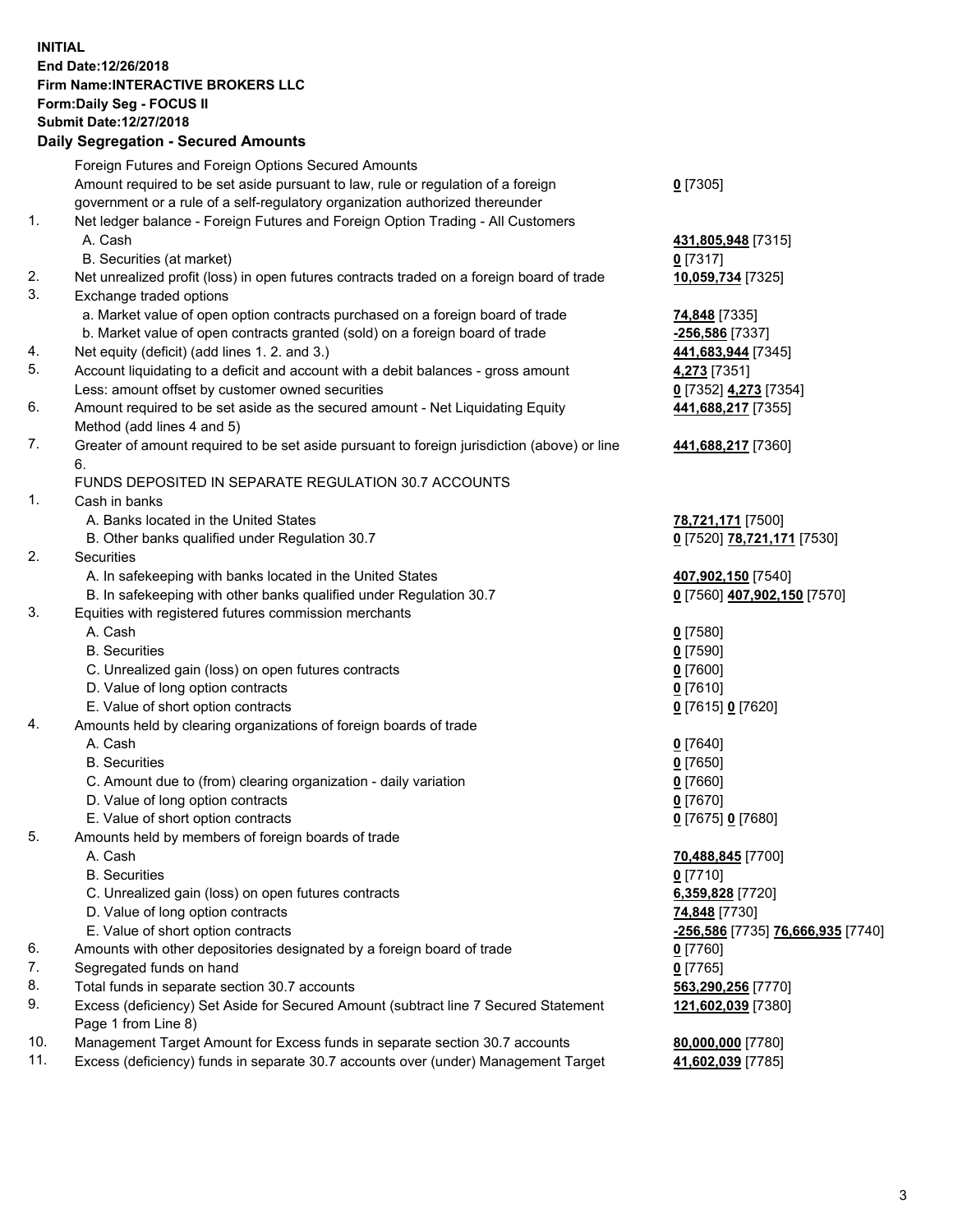**INITIAL End Date:12/26/2018 Firm Name:INTERACTIVE BROKERS LLC Form:Daily Seg - FOCUS II Submit Date:12/27/2018 Daily Segregation - Segregation Statement** SEGREGATION REQUIREMENTS(Section 4d(2) of the CEAct) 1. Net ledger balance A. Cash **4,137,949,442** [7010] B. Securities (at market) **0** [7020] 2. Net unrealized profit (loss) in open futures contracts traded on a contract market **-73,106,745** [7030] 3. Exchange traded options A. Add market value of open option contracts purchased on a contract market **346,294,372** [7032] B. Deduct market value of open option contracts granted (sold) on a contract market **-448,191,241** [7033] 4. Net equity (deficit) (add lines 1, 2 and 3) **3,962,945,828** [7040] 5. Accounts liquidating to a deficit and accounts with debit balances - gross amount **1,469,777** [7045] Less: amount offset by customer securities **0** [7047] **1,469,777** [7050] 6. Amount required to be segregated (add lines 4 and 5) **3,964,415,605** [7060] FUNDS IN SEGREGATED ACCOUNTS 7. Deposited in segregated funds bank accounts A. Cash **327,709,079** [7070] B. Securities representing investments of customers' funds (at market) **2,328,664,850** [7080] C. Securities held for particular customers or option customers in lieu of cash (at market) **0** [7090] 8. Margins on deposit with derivatives clearing organizations of contract markets A. Cash **3,745,626** [7100] B. Securities representing investments of customers' funds (at market) **1,509,814,506** [7110] C. Securities held for particular customers or option customers in lieu of cash (at market) **0** [7120] 9. Net settlement from (to) derivatives clearing organizations of contract markets **116,915,458** [7130] 10. Exchange traded options A. Value of open long option contracts **346,549,698** [7132] B. Value of open short option contracts **-448,481,169** [7133] 11. Net equities with other FCMs A. Net liquidating equity **0** [7140] B. Securities representing investments of customers' funds (at market) **0** [7160] C. Securities held for particular customers or option customers in lieu of cash (at market) **0** [7170] 12. Segregated funds on hand **0** [7150] 13. Total amount in segregation (add lines 7 through 12) **4,184,918,048** [7180] 14. Excess (deficiency) funds in segregation (subtract line 6 from line 13) **220,502,443** [7190] 15. Management Target Amount for Excess funds in segregation **155,000,000** [7194]

16. Excess (deficiency) funds in segregation over (under) Management Target Amount Excess

**65,502,443** [7198]